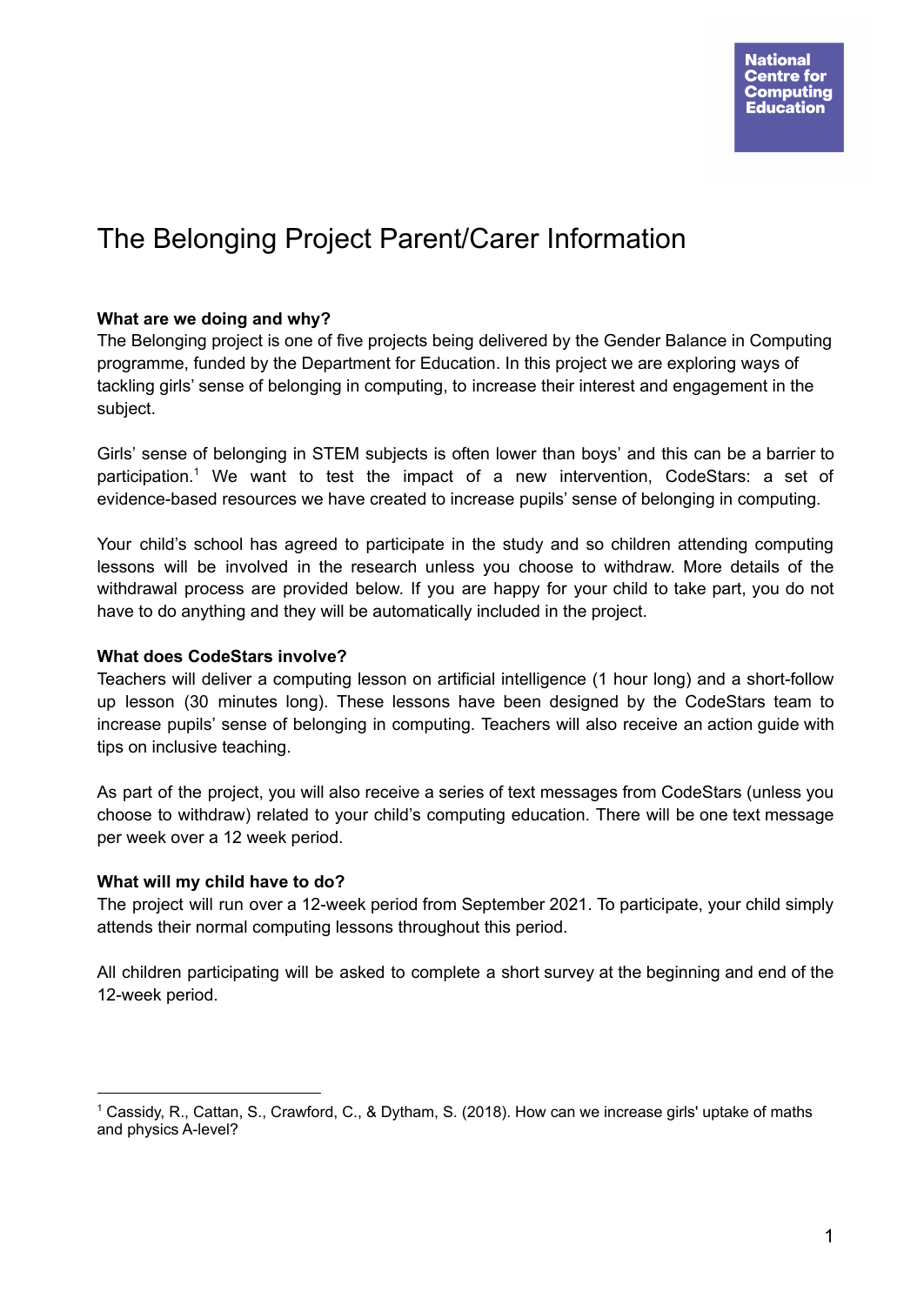In the event of further school closures due to COVID-19 restrictions, schools will be encouraged to deliver any classroom based activities online and you will continue to receive text messages related to your child's computing education.

#### **What will happen to my child's and my data?**

We will be using legitimate interest as the lawful basis for processing data about your child that they provide on surveys they take as part of the project. We will also be using legitimate interest as the lawful basis for processing your contact details (your mobile telephone number). All data collected will be stored in line with our [Privacy](https://teachcomputing.org/privacy) Policy. For the purposes of conducting the evaluation to assess the impact of the resources, the Department For Education will be the data controller of personal data of pupils obtained from schools. They will share personal data with trusted processors such as the evaluation team, partners, transcribers and research assistants solely for the purposes of proper delivery, management and evaluation of the project. The Behavioural Insights Team will be data controllers for survey data collected from pupils.

All parties barring the evaluation team will securely delete all personal data within 6 months of project completion. The Behavioural Insights Team will retain the data until June 2023 to allow for analysis.

Your child's data will be treated with the strictest confidence and will be transferred securely and saved in secure locations only accessible by the project team in line with GDPR and the Data Protection Act 2018. We will not use children's or schools' names in any report arising from this project. If you have any queries about how your child's data will be handled, please contact the Behavioural Insights team Data Protection Officer at dpo@bi.team or the National Centre for Computing Education's Data Protection Officer at [datasecurity@stem.org.uk.](mailto:datasecurity@stem.org.uk)

# **What if I don't want my child to take part in the research?**

You and your child's participation in this research is entirely voluntary. You may withdraw from the project - this means we will not collect any data on your child, and you will not receive the series of text messages. Your child will still be able to participate in computing lessons but no data about them will be collected or stored. If you wish to withdraw from the project, please complete the form below and return it to your child's school by the 16th July.

# **Questions**

If you have any questions then please contact Shoshanna Freedman at codestars@bi.team